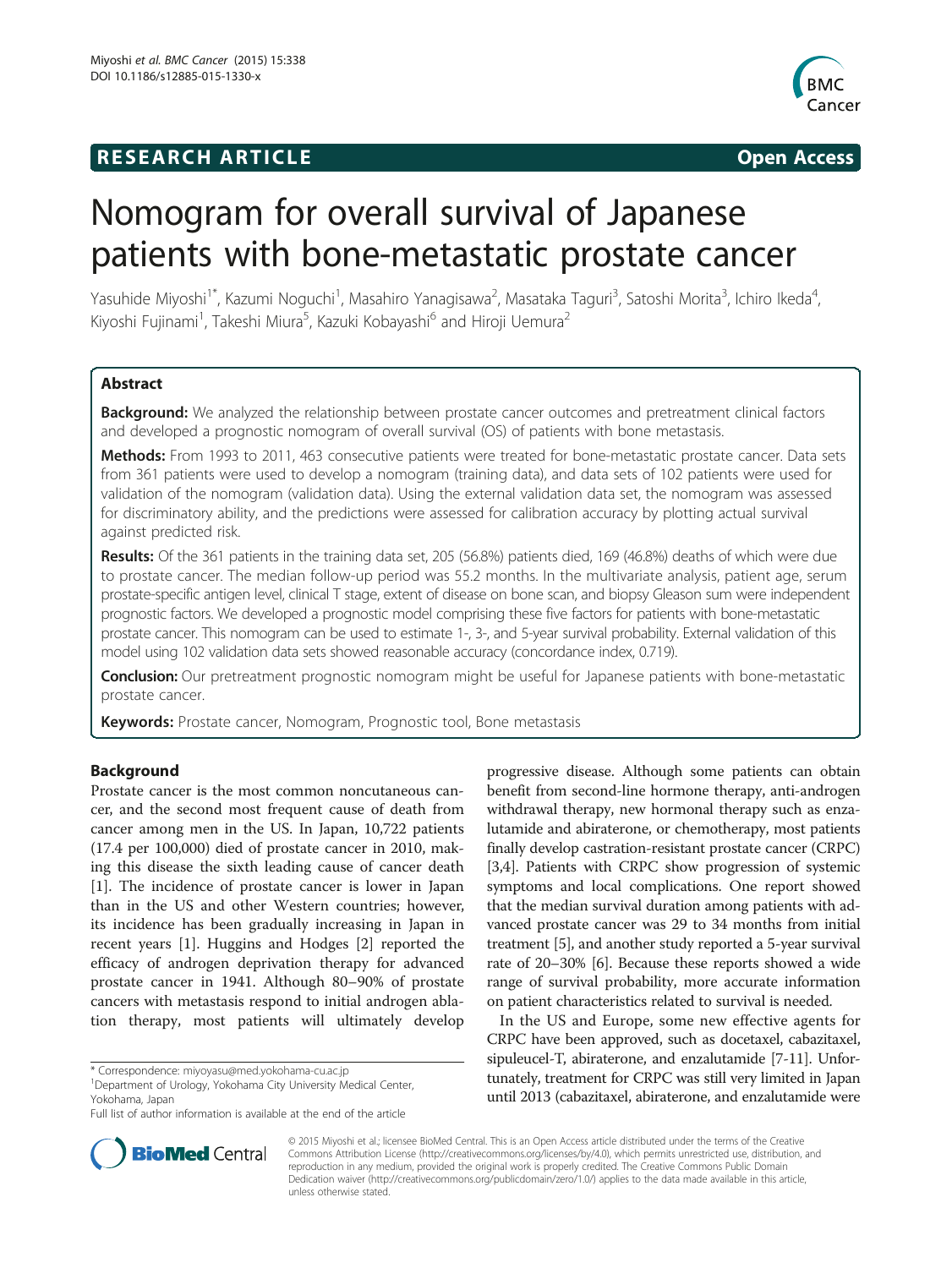approved in 2014), although docetaxel has been approved [[12](#page-6-0)]. Survival of patients with CRPC is predicted to improve with the use of these drugs. Several groups have reported prognostic models for survival of patients with progressive disease. Almost all reports were of a prognostic nomogram for patients with CRPC; there are few reports about a prognostic nomogram for patients with metastatic prostate cancer before treatment. A large study on the prognosis of patients with pre-hormonal therapy prostate cancer was reported in Japan and the US [\[13\]](#page-6-0); however, the endpoint was not survival, but recurrence. Our interest is in the development of an overall survival (OS) prognostic model for hormone-naïve metastatic prostate cancer. Accurate prediction models for prostate cancer survival would be valuable for patient counseling. We analyzed the relationship between prostate cancer outcomes and pretreatment clinical factors and developed a prognostic nomogram for OS of patients with bone metastasis. Our pretreatment prognostic nomogram might be useful for Japanese patients with bone-metastatic prostate cancer.

# Methods

### Patients and treatments

From 1993 to 2011, 463 consecutive patients with bonemetastatic prostate cancer were treated at Yokohama City University Hospital and associated hospitals. All patients already had metastasis at the time of diagnosis, and none of the patients had been previously treated. The data sets of 361 patients from Yokohama City Medical Center, Yokohama City University Hospital, Kanagawa Cancer Center, Minami Kyosai Hospital, Chigasaki Hospital, and Fujisawa Municipal Hospital were used to develop a nomogram (training data), and the data sets of 102 patients from Kawasaki Ida Hospital, International Goodwill Hospital, and Yokosuka Kyosai Hospital were used for validation of the nomogram (validation data).

All patients had adenocarcinoma of the prostate, confirmed histologically, with bone metastasis (any T, any N, M1b). The 2009 TNM clinical staging system and 2005 International Society of Urologic Pathology Gleason grading system were used. In all patients, clinical stage was evaluated by chest and body computed tomography and bone scans. Based on the number or extent of metastases, the scans were divided into the following five grades according to the extent of disease on bone scan (EOD) [\[14](#page-6-0)]: 0, normal or abnormal due to benign bone disease; 1, fewer than 6 bony metastases, each of which is less than 50% of the size of a vertebral body (1 lesion about the size of a vertebral body was counted as 2 lesions); 2, from 6 to 20 bone metastases, sized as described above; 3, more than 20 metastases but fewer than seen in a "superscan"; and 4, "superscan" or its equivalent, i.e., more than 75% of the ribs, vertebrae, and pelvic bones.

Docetaxel therapy was not included as a covariate because the nomogram was used as a tool to predict pretreatment survival.

Each hospital used the same treatment protocol. All patients were initially treated with androgen deprivation therapy (medical or surgical castration with or without anti-androgen). After failed initial androgen ablation therapy, almost all patients were subsequently underwent substitution treatment comprising anti-androgen therapy, anti-androgen withdrawal therapy, and/or oral low-dose steroid therapy. Some patients received a bisphosphonate and cytotoxic therapy such as docetaxel or estramustine after development of CRPC. In the terminal state, palliative therapy and pain control with morphine, palliative external beam radiation, and strontium were used as appropriate.

#### Statistical analysis

The nomogram was developed using a Cox proportional hazards regression model with stepwise regression analysis. The predictive variables for the nomogram were patient age at initial treatment, serum prostate-specific antigen (PSA) level before treatment, clinical T stage, EOD to classify the extent of bone metastasis, and the biopsy Gleason sum. Relative risks and 95% confidence intervals were derived. The nomogram for OS was developed from the results of the Cox proportional hazards model.

Calibration of the nomogram predictions was evaluated by comparing the predicted probability at 5 years with the Kaplan–Meier survival probability using the training data (internal calibration). We also evaluated the calibration by comparing the predicted probability at 3 years with the Kaplan–Meier survival probability using the external validation data (external calibration). Using the validation data set, the nomogram was assessed for discriminatory ability by quantifying the concordance index (c-index), and the predictions were assessed for calibration accuracy by plotting actual survival against predicted risk. The Kaplan–Meier product-limit estimator was used to estimate the survival distribution. The chi-squared test and Mann–Whitney U test were used to assess the difference in baseline factors between the training data set and the validation data set. The logrank test was used to analyze differences in survival probability between the training data set and the validation data set. All tests were two-sided, and the significance level was fixed at alpha = 0.05. All analyses were conducted with IBM SPSS Statistics for Windows, ver. 19 (IBM Corp., Armonk, NY) and the R stats package (R Foundation for Statistical Computing, Vienna, Austria). Informed consent was obtained from all patients, and the experimental procedures were conducted in accordance with the ethical standards of the Helsinki Declaration.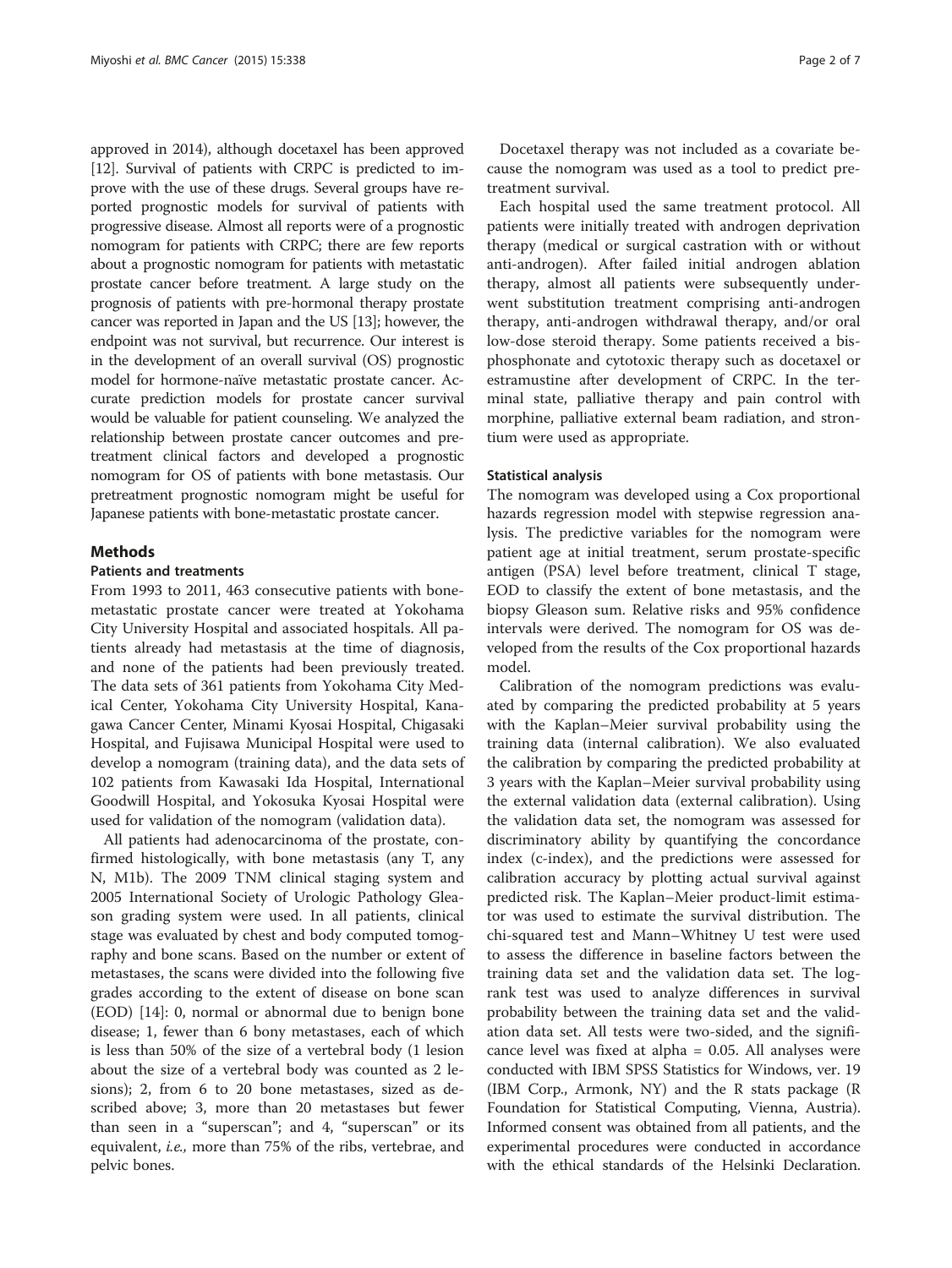This study was approved by each of the participating institutions' review boards Yokohama City University Medical Center, Yokohama City University Hospital, Yokohama Minami Kyosai Hospital, Kanagawa Cancer Center, Yokosuka Kyosai Hospital, Chigasaki Hospital, Kawasaki Ida Hospital, International Goodwill Hospital, and Fujisawa Municipal Hospital).

# Results

# Training data

The pretreatment characteristics of the 361 patients included in the training data set are listed in Table 1. Of these patients, 205 (56.8%) died, 169 (46.8%) deaths of which were due to prostate cancer. The median OS was 55.6 months (95%CI: 45.1-66.1), and the cause-specific survival duration was 68.0 months (95%CI: 53.0-83.0). The OS of the patients included in the training data set is shown in Figure [1](#page-3-0). In the training data set, 69 (19.1%) patients received docetaxel for treatment of CRPC.

### Multivariate analysis

In the multivariate analysis, patient age at initial treatment, pretreatment serum PSA level, clinical T stage, EOD, and biopsy Gleason sum were independent prognostic factors. Table [2](#page-3-0) shows the results of the multivariate analysis, on which the nomogram was based. These five factors were included in the final nomogram. Figure [2](#page-4-0) shows a nomogram that can predict the OS of patients with bone-metastatic prostate cancer. This nomogram can be used to estimate the 1-, 3-, and 5-year survival probability. Each scale position has corresponding prognostic points located on the "Points" scale. To determine the points of each factor, a vertical line is drawn from each factor axis to the "Points" axis. The point values for all five predictors are summed to arrive at the "Total points" value.

| rane k |  | ΩŤ | 7 |
|--------|--|----|---|
|--------|--|----|---|

#### Validation data

The pretreatment characteristics of the 102 patients included in the training data set are listed in Table 1. These data were obtained from three hospitals, including one hospital that performed a docetaxel-related clinical trial. Of these patients, 55 (53.9%) died, 44 (43.1%) deaths of which were due to prostate cancer. The median OS was 48.3 months (95%CI: 36.1-60.5), and the cause-specific survival was 54.9 months (95%CI: 43.8- 65.9). The OS for the patients in the validation data set is shown in Figure [1.](#page-3-0) There was no difference in the OS between the training data set and the validation set ( $p =$ 0.268). In the validation data set, 36 (35.3%) patients received docetaxel for treatment of CRPC. The docetaxeluse rate was significantly higher in the validation data set than in the training data set  $(19.1\%)$  (p < 0.0001). Moreover, there were significant differences in the incidence of clinical T4 disease between the training data and the validation data ( $p < 0.0001$ ).

We evaluated the discriminatory ability of the nomogram by quantifying the c-index, and the predictions were assessed for calibration accuracy by plotting actual survival against predicted risk using the external validation data set. The c-index of the nomogram was 0.719.

# Internal and external validations

Internal and external validations were performed with the method described by Iasonos et al. [[15\]](#page-6-0). Figure [3](#page-4-0) shows the internal calibration of the nomogram for 5 year survival. The blue line indicates the ideal reference line at which predicted probabilities match the observed proportions. The dashes represent the nomogrampredicted probabilities grouped for each of the four quartile groups, along with the respective confidence intervals. The predicted survival rate from the nomogram was well correlated with the actual observation of 5-year survival in the training data. Figure [4](#page-4-0) shows the external

| <b>Variables</b>                        | <b>Training sample</b> | <b>Validation sample</b> | p value     |
|-----------------------------------------|------------------------|--------------------------|-------------|
| No. of patients                         | 361                    | 102                      |             |
| Age, years (mean, SD)                   | 71.43 (8.68)           | 70.39 (8.17)             | $0.309**$   |
| PSA, ng/mL (median, IQR)                | 253.8 (728.3-1349.7)   | 358.0 (652.0-1597.2)     | $0.779**$   |
| $\leq$ T3, T4 (%)                       | 81.1, 18.9             | 62.8, 37.2               | $< 0.0001*$ |
| EOD 1, 2, 3, 4 (%)                      | 40.7, 26.6, 25.5, 7.2  | 35.3, 27.5, 28.4, 8.8    | $0.764*$    |
| Gleason ≤6, 7, 8-10 (%)                 | 6.4, 18.6, 75.0        | 3.0, 16.7, 80.3          | $0.189*$    |
| Use of docetaxel (%)                    | 19.1                   | 35.3                     | $< 0.0001*$ |
| Observation period, years (median, IQR) | $3.11(3.11 - 4.15)$    | 2.58 (2.58-3.51)         | $0.027**$   |

\*Chi-squared test.

\*\*Mann–Whitney U test.

SD: standard deviation.

IQR: interquartile range.

EOD: extent of disease on bone scan.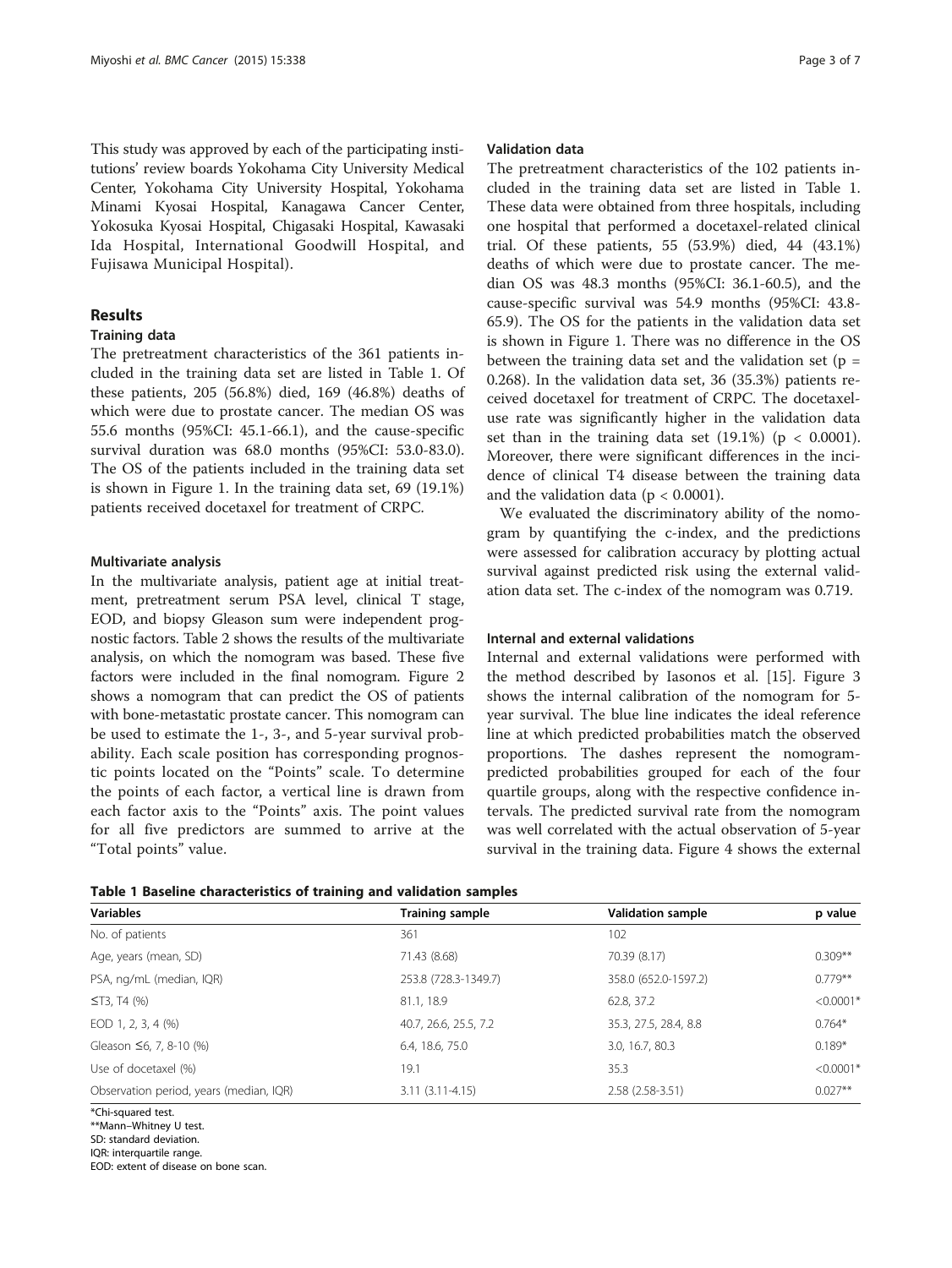<span id="page-3-0"></span>

calibration of the nomogram for 3-year survival. The dashes represent the nomogram-predicted probabilities grouped for each of the three tertile groups, along with the respective confidence intervals. The predicted survival rate from the nomogram was also well correlated with the actual observation of 3-year survival in the validation data.

# **Discussion**

In this study, we developed a nomogram of OS of Japanese patients with bone-metastatic prostate cancer. This nomogram is an OS probability prediction tool comprising five pretreatment prognostic factors selected by multivariate analysis. These factors, namely patient age at initial treatment, pretreatment serum PSA level, clinical T stage, EOD, and biopsy Gleason sum, are common clinical factors and may be useful for all patients.

| Table 2 Multivariate model predicting overall survival |  |  |  |
|--------------------------------------------------------|--|--|--|
|--------------------------------------------------------|--|--|--|

| Parameter        | p-value | Hazard ratio | <b>HR lower CI</b> | HR upper CI |
|------------------|---------|--------------|--------------------|-------------|
| Age              | 0.0002  | 1.035        | 1.016              | 1.054       |
| T stage          | 0.0002  | 1.882        | 1.345              | 2.634       |
| FOD <sub>2</sub> | 0.0221  | 1.552        | 1.065              | 2.260       |
| FOD3             | < 0001  | 2.472        | 1.664              | 3.673       |
| FOD4             | < 0.001 | 4.042        | 2.291              | 7.132       |
| Gleason score    | 0.0002  | 1.334        | 1.144              | 1.555       |
| Log PSA          | 0.0023  | 0.712        | 0.572              | 0.886       |

EOD: extent of disease on bone scan.

GS: Gleason sum.

HR lower CI: hazard ratio, lower 95% confidential interval.

HR upper CI: hazard ratio, upper 95% confidential interval.

It is crucial to test the Cox model for proportionality of the hazards when building nomograms. We assessed the proportional hazards assumption by testing the interaction terms of the factors listed in Table 2 with time. Some violation of the proportional hazards assumption was evident ( $p = 0.012$ ). However, if we include these interaction terms in the model, we cannot present the results as a simple nomogram because the effects of the covariates are time varying. Moreover, our nomogram was well calibrated in the internal and external data (Figures [3](#page-4-0) and [4\)](#page-4-0). Thus, we removed these interaction terms from the model. We also conducted multivariate analyses by treating age, log(PSA), and biopsy Gleason as trichotomous categorical covariates using tertiles as cut-off values. The estimated hazard ratios of each variable were at least monotonically increasing or decreasing over the categories, and thus we found no evidences that our chosen functional forms were inappropriate. Thus, we used these factors as continuous regressors.

Several groups have reported prognostic models for survival of patients with progressive disease. Almost all reports were of a prognostic nomogram of patients with CRPC; there are few reports on prognostic nomograms for hormone-naïve progressive prostate cancer before treatment [[16-19\]](#page-6-0).

Hussain et al. [\[15](#page-6-0)] reported various risk predictors of OS (SWOG9346). They identified baseline variables such as bone pain, performance status, Gleason sum, weight change, positive lymph node metastasis, pre-study PSA increments, and PSA level after treatment as strong prognostic factors for OS. Coopeberg et al. [\[13](#page-6-0)] also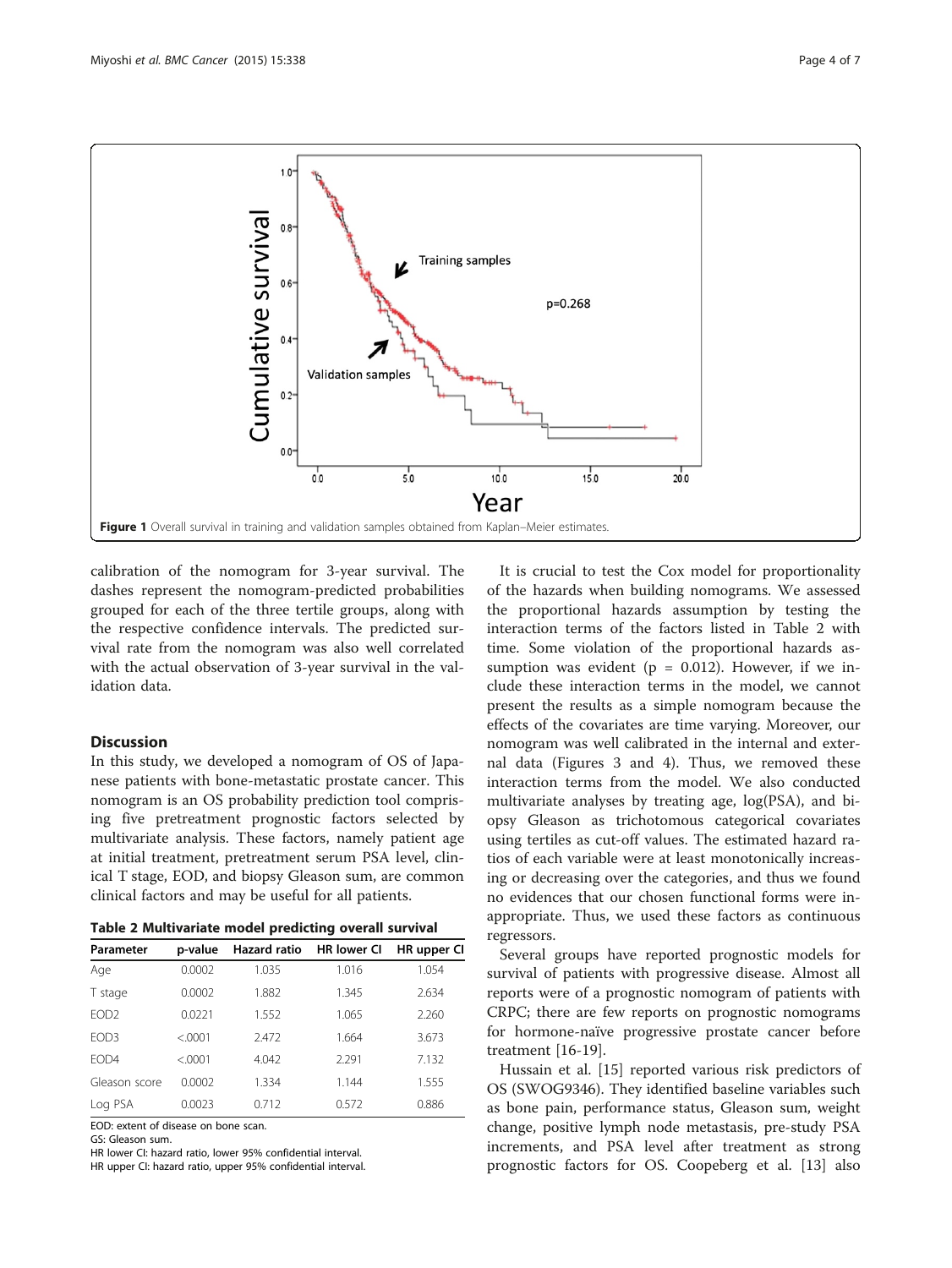<span id="page-4-0"></span>

reported a large study on prostate cancer prognosis in hormone-naïve patients in Japan and the US. They assessed 13,740 US men and 19,265 Japanese men with prostate cancer and developed the Japan Cancer of the Prostate Risk Assessment (J-CAPRA). The CAPRA score,







confidence intervals.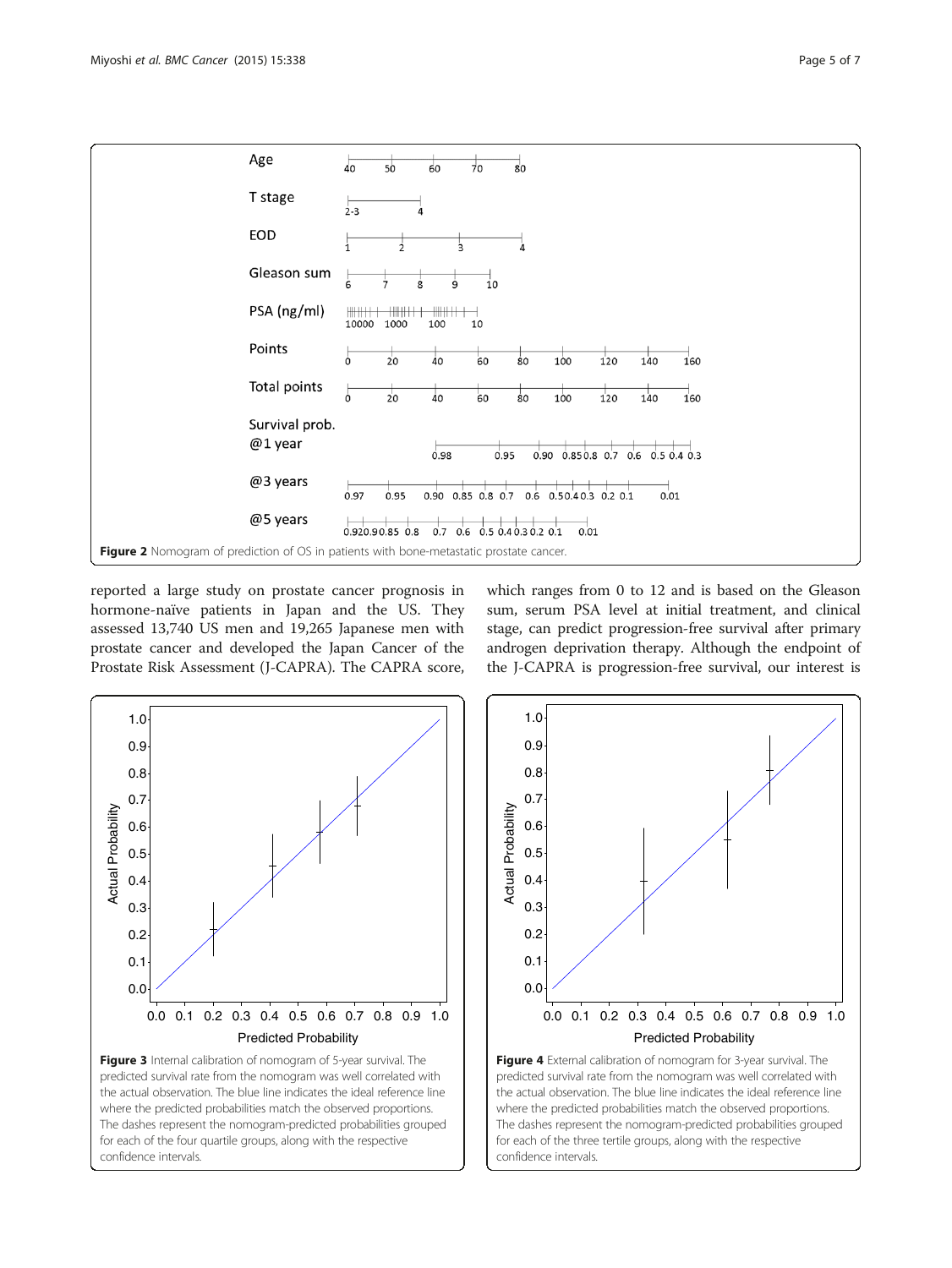<span id="page-5-0"></span>in the development of an OS prognostic model for patients with hormone-naïve metastatic prostate cancer. Progression-free survival has been shown to be predictive of OS in men with CRPC [\[20\]](#page-6-0), although the association between progression-free survival and OS is relatively weak. Some reports have indicated improvement in OS without an increase in progression-free survival [\[9\]](#page-6-0) or improvement in progression-free survival without an increase in survival [\[21](#page-6-0)]. Accurate prediction models for prostate cancer survival probability would be valuable for patient counseling.

We analyzed the relationship between prostate cancer outcomes and pretreatment clinical factors and developed a prognostic nomogram of the OS of patients with bone metastasis. Recently, there has been rapid development in treatment for CRPC. In the US and other Western countries, some new effective agents for CRPC have been approved, such as docetaxel, cabazitaxel, sipuleucel-T, abiraterone, and enzalutamide [\[7-11,22](#page-6-0)]. Unfortunately, treatment for CRPC was still very limited in Japan until 2013 (cabazitaxel, abiraterone, and enzalutamide were approved in 2014), although docetaxel has been approved [[12](#page-6-0)]. These agents could improve the survival of patients with CRPC.

External validation of this nomogram was performed using the validation data set of 102 cases. The predicted survival rate calculated by our nomogram was well correlated with practical observation. The docetaxel-use rate was significantly higher in the validation data set than in the training data set ( $p < 0.0001$ ). Moreover, there were significant differences in incidence of clinical T4 disease between the training data and the validation data (p < 0.0001), although our nomogram was well correlated with actual observations.

As mentioned above, the first limitation of this study is that our nomogram was developed from data from the "pre-docetaxel era" or "docetaxel era." For more accurate prediction for patients with prostate cancer in the "postdocetaxel era," more recently collected data are needed. Moreover, validation samples collected from a non-Japanese population would provide wider applicability.

The second limitation of this study is the fact that patients enrolled in the study had various health statuses and complications. Our nomogram considers neither health status nor patient complications that may influence prostate cancer treatment outcomes [[15](#page-6-0),[23](#page-6-0),[24](#page-6-0)]. Patients with prostate cancer are much older than those with other malignancies. Health status and complications should be classified in the rating score and included as predictive factors in the nomogram. Bone pain at diagnosis is also strong predictor of OS [[15\]](#page-6-0). Unfortunately, data regarding pain at baseline were not available in this study.

The final limitation of this study is the lack of data about serum hemoglobin, lactate dehydrogenase, and alkaline phosphatase levels. These factors have been reported as predictive factors for patients with CRPC [[18,19,25\]](#page-6-0).

In conclusion, we developed a prognostic model for patients with bone-metastatic prostate cancer. This model could predict OS from five pretreatment factors, namely patient age at initial treatment, pretreatment serum PSA level, clinical T stage, EOD, and biopsy Gleason sum, in patients with bone-metastatic prostate cancer. External validation of this model showed it to be reasonably accurate and similar to practical actual survival probability.

### Conclusion

Our pretreatment prognostic nomogram might be useful for Japanese patients with bone-metastatic prostate cancer.

#### Abbreviations

OS: Overall survival; EOD: Extent of disease on bone scan; CRPC: Castrationresistant prostate cancer; c-index: concordance index; PSA: Prostate-specific antigen; J-CAPRA: Japan Cancer of the Prostate Risk Assessment.

#### Competing interests

The authors declare that they have no competing interests.

#### Authors' contributions

KN and YM designed the study. YM, MT, and SM contributed to the statistical analysis and wrote the manuscript.MY, II, KF, TM, KK, and HU supported the statistical analysis and contributed to collecting the clinical data. All authors have read and approved the final manuscript.

#### Acknowledgements

This work was supported by a MEXT/JSPS KAKENHI Grant. The authors thank the following individuals for their assistance in gathering the cases for this study: Dr. T. Kishida (Kanagawa Cancer Center), Dr. S. Umemoto (Chigasaki Municipal Hospital), Dr. T. Onuki (Yokosuka Kyosai Hospital), Dr. T. Murai (International Goodwill Hospital), Dr. Y. Yokomizo (Yokohama City University Hospital), Dr. K. Chiba (Kawasaki Ida Hospital), Dr. N. Fujikawa (Kawasaki Ida Hospital), K. Kitami (Fujisawa Municipal Hospital), and Dr. K. Suzuki (Yokohama Nanbu Hospital).

#### Author details

<sup>1</sup>Department of Urology, Yokohama City University Medical Center Yokohama, Japan. <sup>2</sup>Department of Urology, Yokohama City University School of Medicine, Yokohama, Japan. <sup>3</sup>Department of Biostatistics and Epidemiology, Yokohama City University School of Medicine, Yokohama, Japan. <sup>4</sup> Department of Urology, Yokohama Minami Kyosai Hospital, Yokohama, Japan. <sup>5</sup>Department of Urology, Kanagawa Cancer Center, Yokohama, Japan. <sup>6</sup>Department of Urology, Yokosuka Kyosai Hospital Yokosuka, Japan.

#### Received: 23 June 2014 Accepted: 21 April 2015 Published online: 01 May 2015

#### References

- 1. Matsuda A, Matsuda T, Shibata A, Katanoda K, Sobue T, Nishimoto H, et al. Cancer Incidence and Incidence Rates in Japan in 2008: A Study of 25 Population-based Cancer Registries for the Monitoring of Cancer Incidence in Japan (MCIJ) Project. Jpn J Clin Oncol. 2013;44(4):388–96.
- 2. Huggins C, Hodges CV. Studies on prostatic cancer I: the effect of castration, of estrogen, and of androgen injection on serum phosphatases in metastatic carcinoma of the prostate. Cancer Res. 1941;1:293–7.
- 3. Small EJ, Vogelzang NJ. Second-line hormonal therapy for advanced prostate cancer: a shifting paradigm. J Clin Oncol. 1997;15(1):382–8.
- 4. Oh WK, Kantoff PW. Management of hormone refractory prostate cancer: current standards and future prospects. J Urol. 1998;160(4):1220–9.